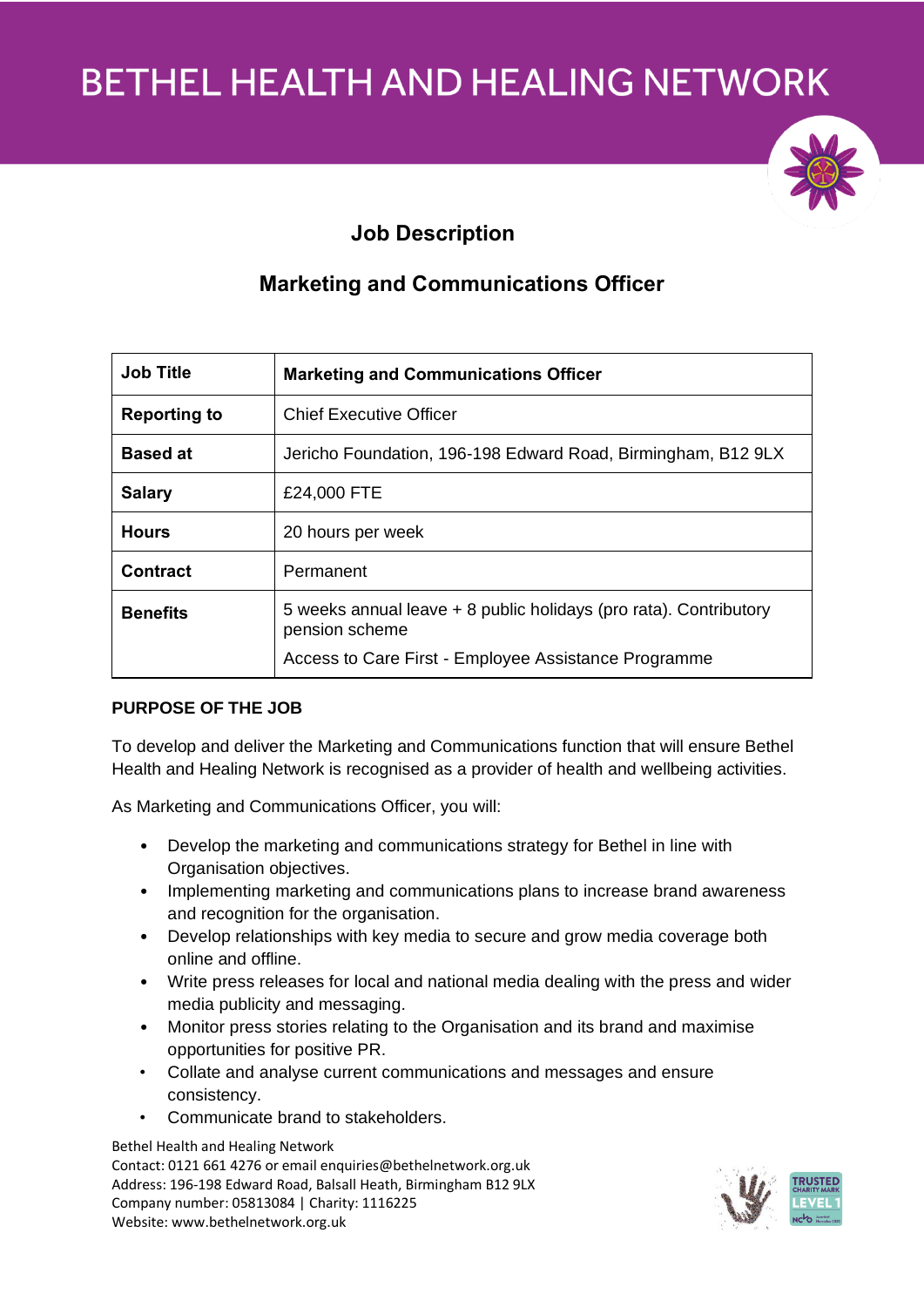

- Help create communications for the events programme, particularly the annual events
- Create and manage marketing material in line with marketing plans
- Plan and implement promotional campaigns.
- Prepare online and print marketing campaigns.
- Monitor and report on effectiveness of marketing communications.
- Work closely with design agencies
- Act as the main point of contact for all communications in Bethel
- Use stakeholder or subject research on specialist campaign areas to inform marketing plans, including identifying target markets for each campaign.
- Maintain and improve the Bethel website and social networking pages in order to promote brand image and services.
- Identify and, where appropriate, engage potential sponsors, partners and
- influencers, with the CEO to follow through from initial introductions to agreement of appropriate one-off or continued support.
- Support the organisation to apply for appropriate tenders and consultancy
- contracts by developing compelling case studies, sponsor decks, reports and information.
- Work with other members of Bethel to identify, including key messages, content for website, and newsletter.

### **OTHER**

- Support the Senior staff in the development and implementation of Bethel Health and Healing Networking strategies.
- Ensure all expenditure is incurred properly and with authorisation in line with the agreed budget and in line with financial procedures.
- Undertake any other duties as are considered to be appropriate and relevant to the grade of the post.

### **PERSON SPECIFICATION**

The post holder will be able to demonstrate the following experience, skills and knowledge to an acceptable level, with specific reference to:

## **QUALIFICATIONS AND EDUCATION Essential**

• Educated to at least A level (or equivalent) or significant practical experience and training in a marketing/comms, or PR setting.

Bethel Health and Healing Network Contact: 0121 661 4276 or email enquiries@bethelnetwork.org.uk Address: 196-198 Edward Road, Balsall Heath, Birmingham B12 9LX Company number: 05813084 | Charity: 1116225 Website: www.bethelnetwork.org.uk

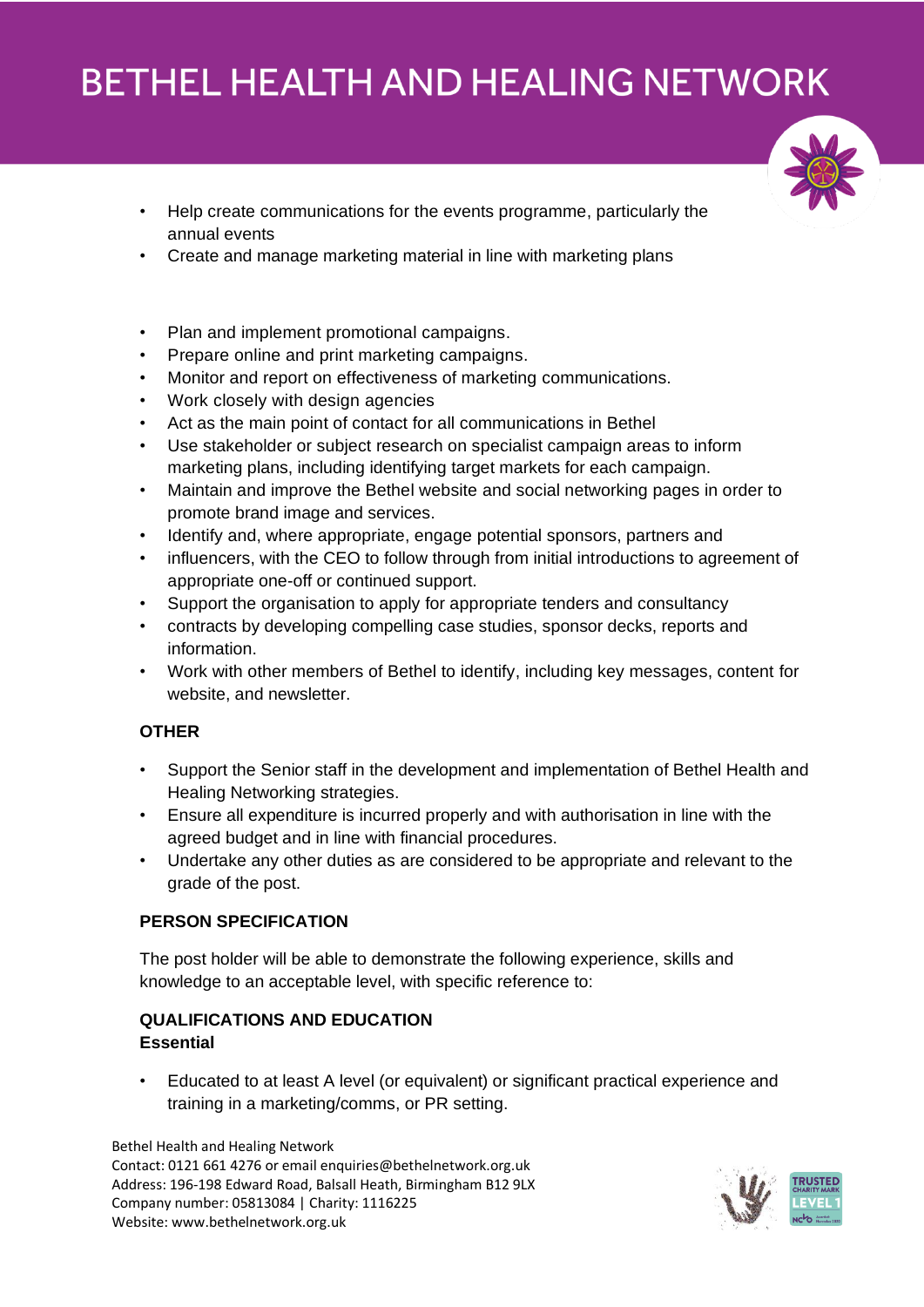• Experience in a marketing and communications role in private, public or charity

sector or other relevant sector.

• Marketing qualification or substantial marketing experience.

## **Desirable**

- Evidence of further professional development
- Educated to degree level and/or relevant professional marketing qualification.

# **EXPERIENCE AND KNOWLEDGE**

### **Essential**

- Demonstrable evidence of success in marketing or a related service.
- Knowledge of internal and external communications to support business objectives.
- Experience of identifying and utilising networks to make contacts and develop partnerships that benefit the organisation.
- Working knowledge of effective marketing and press campaigns.
- Knowledge of the range of relevant communications and marketing activities and tools, including social marketing.
- Experience of planning, strategy formation and working under pressure to meet deadlines.
- Good experience of using and understanding a range of IT packages including Microsoft Office and database applications.

### **Desirable**

- Experience of high-profile media work and thorough understanding and knowledge of print and broadcast media, both national and regional
- Experience of organising media events from sourcing venues to advertising on media messages, briefing, and training spokespeople.
- Knowledge of marketing to and engagement with charitable and faith groups.
- Political media awareness.

# **SKILLS AND ABILITIES**

Bethel Health and Healing Network Contact: 0121 661 4276 or email enquiries@bethelnetwork.org.uk Address: 196-198 Edward Road, Balsall Heath, Birmingham B12 9LX Company number: 05813084 | Charity: 1116225 Website: www.bethelnetwork.org.uk